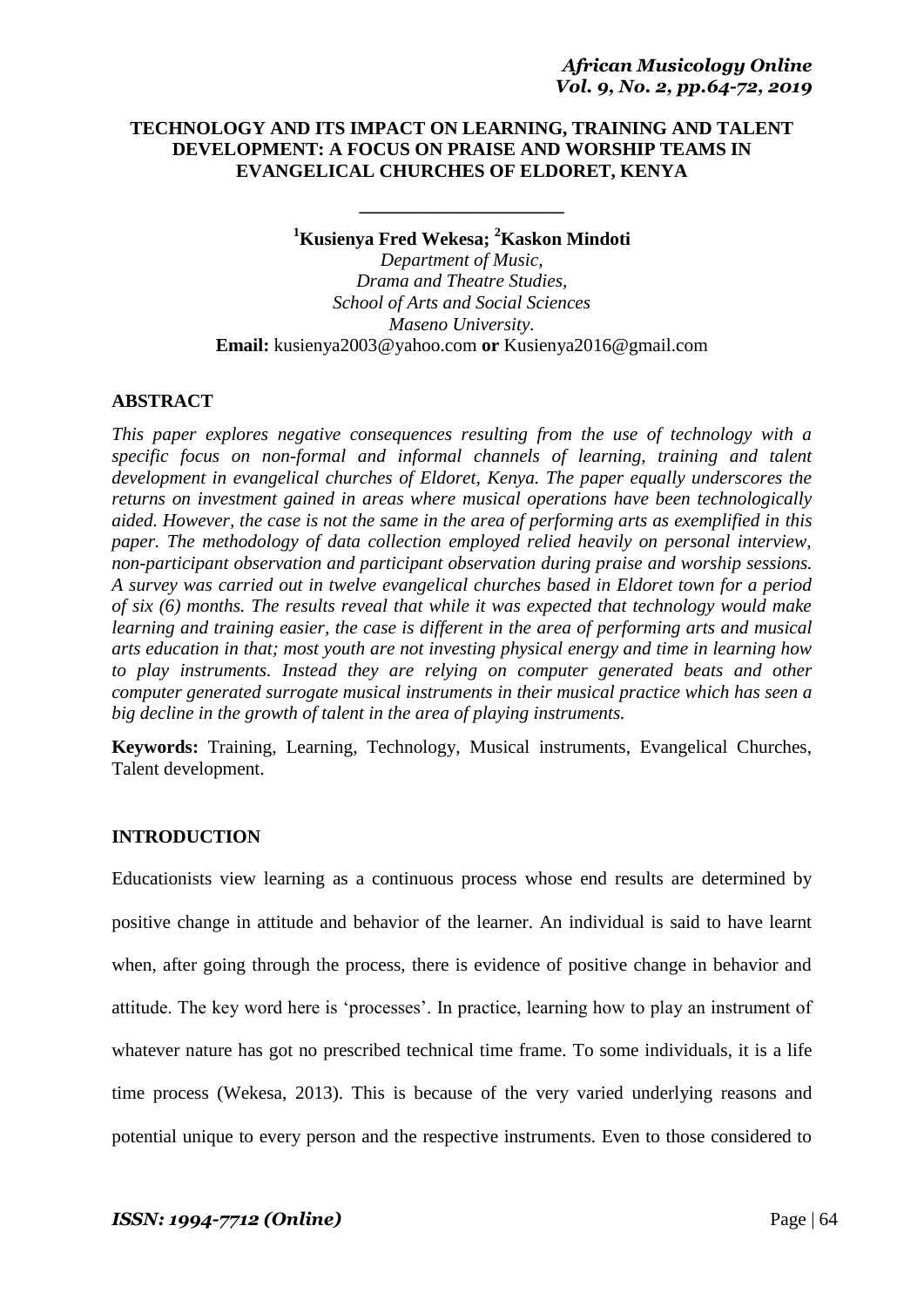be virtuosos in their respective instruments, keep on practicing to keep fit but still in doing so they are always learning something new every other time (Mutuku, 2015).

#### **METHODOLOGY**

During a preliminary survey exercise, it was established that there were only 12 evangelical churches in Eldoret town at that time (June, 2017- June, 2018). The study considered all the 12 churches as a total population through purposive techniques. Out of the 12 churches, the study selected one praise team leader from each church as the key respondents who were believed to have main information, making a total of 12 respondents. During the actual interviews, the point of saturation was reached on the sixth respondent. Therefore the study settled on 6 out of 12 respondents which constitute 50% of the total population of the respondents. This figure was considered as a representative sample which is above 30% lower ceiling as propounded by Babbie, (1999). Participant and Non-participant observation exercises were carried out in the 12 churches which accounts for 100% response.

## **IMPACT OF TECHNOLOGY**

In the 1960s through mid-1980s, the degree of technical music literacy among the Kenyan population was low. As pastor Otieno (personal interview, 2019) observes, this could have been attributed to the negative attitude that most parents had towards music (especially popular)because the popular music artists did not portray good moral standards acceptable by many parents. As a result, many parents discouraged their children from joining music groups such as bands and secular music choirs because such children were considered as lost sheep.

Secondly, music was viewed as a luxurious venture and not a career that one would undertake and have it bring food on one"s table.This misperception also contributed to the slow spread of music literacy in Kenya in spite of the fact that not many institutions of learning were offering music as a subject. Nonetheless, the introduction of 8-4-4 system of education in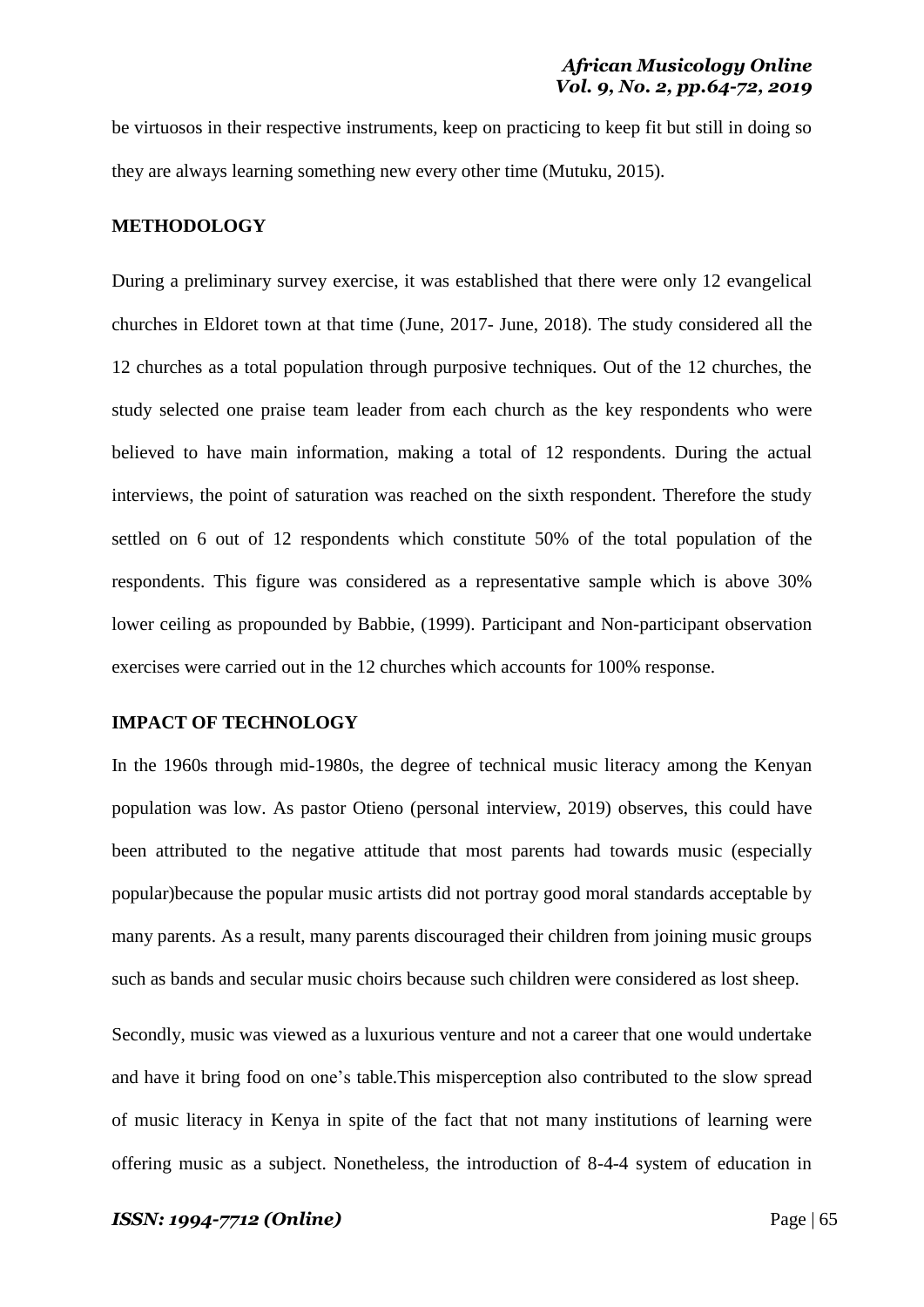Kenya in the mid-1980s which incorporated music as subject, saw a gradual growth in technical music knowledge among the Kenyan population arising from the teaching that was going on in schools that were offering music as a subject. Otherwise before the introduction of music as a subject in schools, quite few people had basic technical music literacy. Most of the people did not know how to do the notation and a few that knew were notating music using a pen or a pencil on an exercise book paper which was more tedious and sometimes illegible.

With the emergence and incorporation of technology in our affairs the general expectations were that all was going to be well. Many sectors of our musical ecosystem have benefitted immensely with this development. For instance, the development of musical notation and transcription softwaresuch as Noteworthy composer, Sibelius and Finale have made it easier for musicians to notate their pieces of music more neatly and legibly. The computer aided notation is user friendly and neat. However, the case is not as such when it comes to other areas of performing arts especially the learning of how to play musical instruments.

According to Pastor Otieno (personal interview, 2019), most churches in rural areas and small towns in Kenya were not accustomed to the culture of praising and worshipping using any other musical instruments apart from the hand claps. He explains that with the advent of evangelical churches in Kenya, various musical instruments from the western world such as guitars, keyboards, drum sets, wood winds such as clarinets and saxophones were adapted and fused in the praise and worship culture of evangelical churches, but later on infiltrated other non-evangelical churches. He points out that since no body in their church had learned music in the formal way, instrumentalists learned based on trial and error method which used to take them a lot of time before one got to know how to play an instrument. To them that got to know, pastor Otieno notes that, they used to spend time and energy on practicing in order to perfect the skills and knowledge acquired. Over time he adds that this practice saw many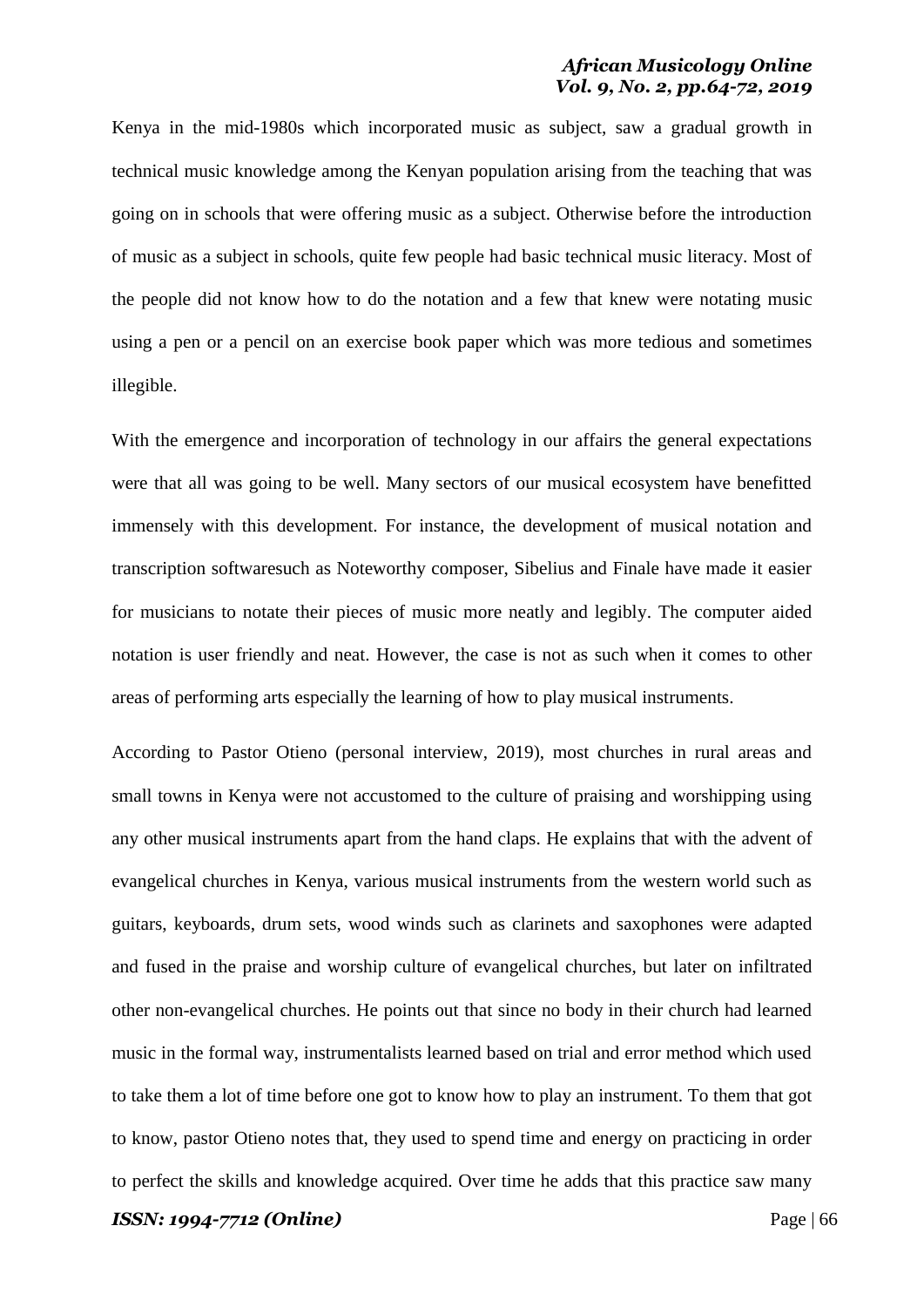people develop patience, expertise and discipline. This experience made many of the people both the youth and grown-ups to develop talents that were thought didn"t exist in the first place. This was seen on guitars, and non-transposable electronic keyboards. One thing that he appreciates is that although the process was tedious and lacked formal instructional procedures, the culture of live performance where individuals made music practically was achieved.

However, as much as the society expected a lot of value addition from use of technology, this survey has found out that, technological advancement in some areas has done more harm than good. A case in point is the introduction and use of electronic keyboards with a transpose function. The survey revealed that this aspect has created a shortcut route to many upcoming keyboard players who no longer are interested in exploring other keys because it takes a long time to master the scales. This was exemplified in 12 churches where the keyboard players across the board were found to be playing their keyboards during praise and worship sessions in the key of F sharp major. Whenever a different key was required they would simply transpose the pitch but maintain the F sharp notes. It therefore means that, when such players are given a keyboard without a transpose function, they will be faced with a lot of challenges to perform in a different key when the situation demands so.

Gitau (personal interview, 2019) a keyboard player in one of the churches explains that, their main process of learning and training is based on observation. New and upcoming players observe the experts techniques of playing and pick them to go and rehearse later. He also notes that most of these accomplished players are selfish and never willing to teach any other person in the praise and worship team. He adds that they also depend on the Holy Spirit to reveal to them new knowledge and guidance because the Holy Spirit is the best teacher. While by biblical standards this assertion could be true, it's however illusive when it comes to the pragmatic dimension of how the Holy Spirit can reveal or teach an individual a new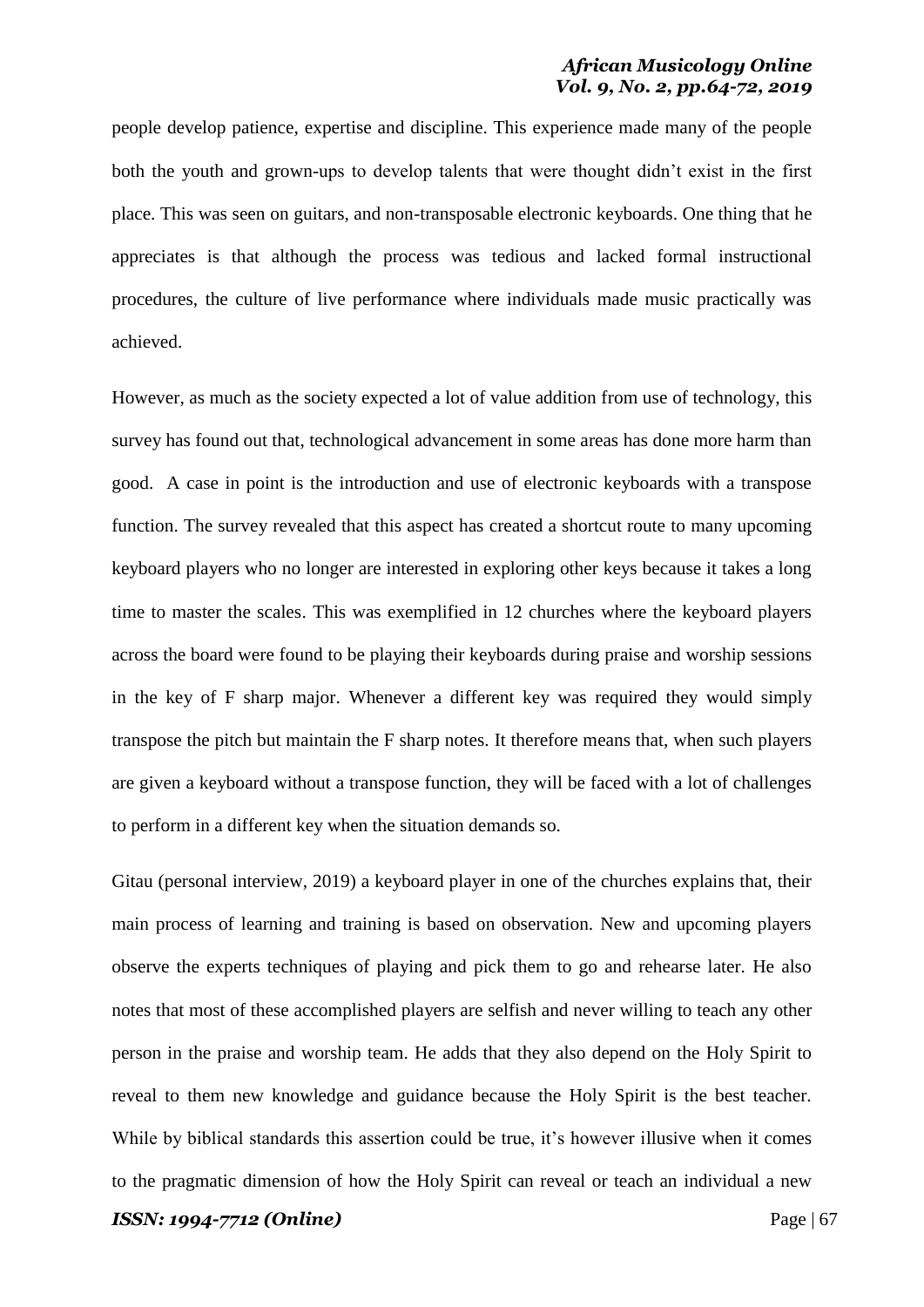chord or a scale. To this extent, this study did not depend on this premise so much but it served as evidence in proving that indeed there is need for technical music personnel in the churches to lead people out of music darkness. Gitau continues to explain that the knowledge he has today was learnt from a friend from a neighboring church whom he observed playing in F sharp and also went to practice on the same. He points out that it is in crusades where most keyboard players from different churches in Eldoret such as: Deliverance, Redeemed Gospel, Logos Revival Ministries, The Now International, Happy Church, Maranatha, New Calvary, Halleluya Church, Neno and Faith International meet and exchange their experiences. He continues to explain that, this is also the moment where they observe the most proficient keyboard player who turns out to influence the ways and vision of the rest of the players. Most of the players get challenged and others get inspired with this prowess and begin to struggle to be like him without regard to whether or not he is doing the right things. This partly explains why there is a common trend of performance culture across the churches because of lack of access to formal and systemized curriculum and methods of instruction.

Doris, (personal interview, 2019) explains that they have a full set of equipment requisite to start a live praise and worship band. The instruments include drum set, three electric guitars, tenor and alto saxophones and a keyboard. She continues to explain that for reasons she doesn"t quite understand, members of the praise and worship team in her church have no interest in these instruments apart from the keyboard. Asked to explain whether the keyboard player learned music formally, Doris indicated that the current player is a successor of the previous player who had equally no formal knowledge in music but she remembers him observing closely the way the other one was playing and promising that one day he would like to play like play like that or even better. Similar views were shared by Makamu, (personal interview, 2019).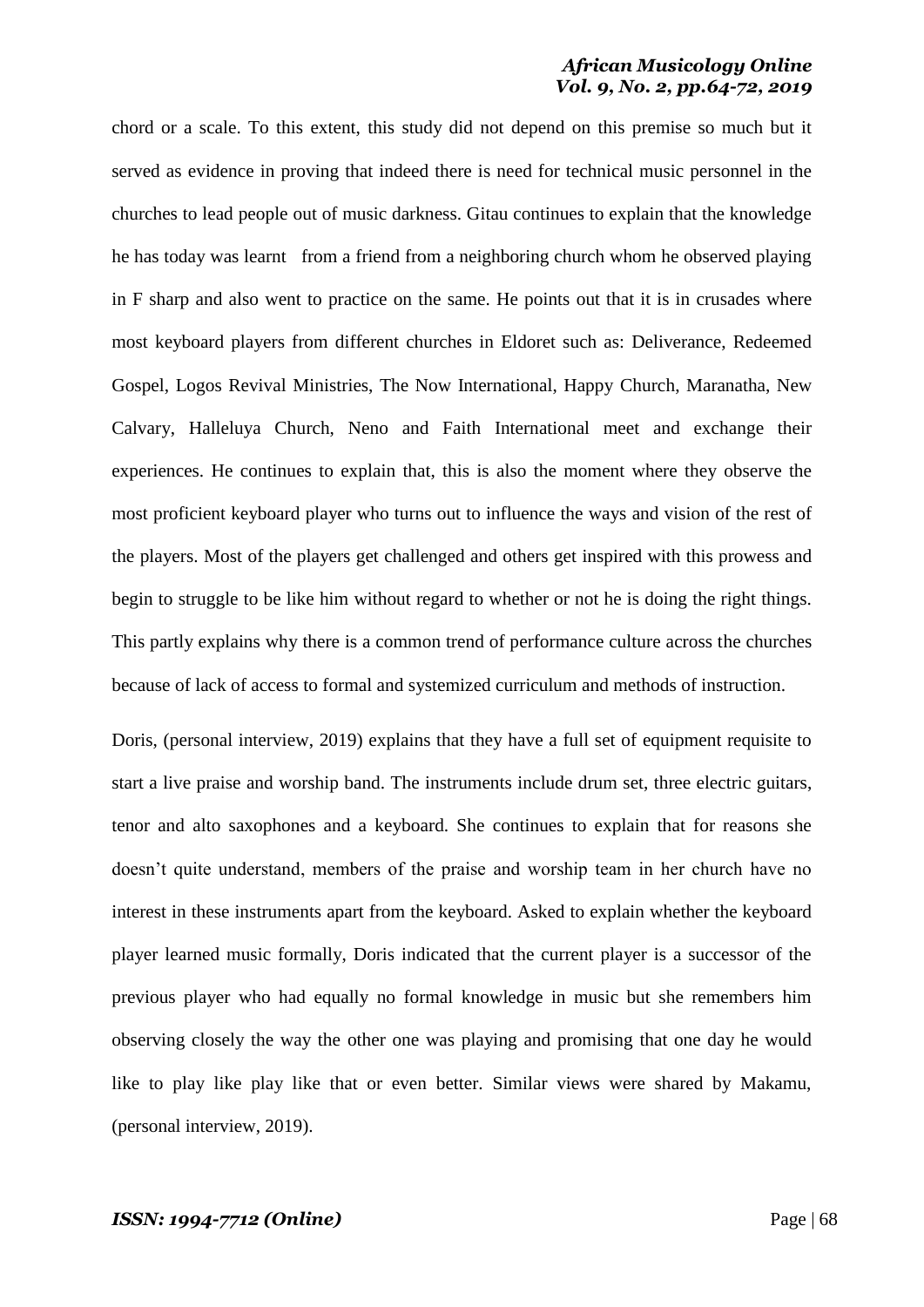Moreover, asked to explain whether or not they use percussion instruments during praise and worship sessions, Doris says "we do have a manual drum set but we never use it because the keyboard player always uses the beats from the keyboard and we dance to them as we sing praises and we feel complete that way". Pursuant to the discussion held with Doris, it attests to the fact that the place of manual drum set is also threatened with the incorporation of the electronic keyboard with in built beats. This aspect makes it no longer necessary to learn a percussion instrument and the consequent is killing potential of physical manipulative talent and skill development in individuals who could be interested because the keyboard provides an alternative.

Anjere (personal interview, 2019) a keyboard player in Logos Revival Ministries explains that, he doesn"t see the need of the rhythm guitar since the keyboard is a self-contained instrument that takes care of all the other sections of the instruments. He further argues that there is equally no need to learn other keys because it will be a waste of time and also negates the purpose for which the transpose function provision was introduced on the electronic keyboard. Anjere's views assert the negative impact of technology on the process of learning, training and talent development because of the narrow and linear dimension of looking at instruments. He forgets to realize that every instrument has its own unique talent potential, history, anthropology and pedagogy. Further, technology has created an environment that makes it no longer necessary to delve into advanced skills or open doors to other categories of instruments to be learned and utilized by the church since all of them are compressed in one instrument.

In the area of wind instruments, Makamu, (personal interview, 2019) observes that, it is one of the areas that has lagged behind in most evangelical churches. This has been worsened by technology especially electronic keyboard that has electronic sounds of various wood wind instruments. If need arises for a particular wind instruments, keyboard players simply press a

```
ISSN: 1994-7712 (Online) Page | 69
```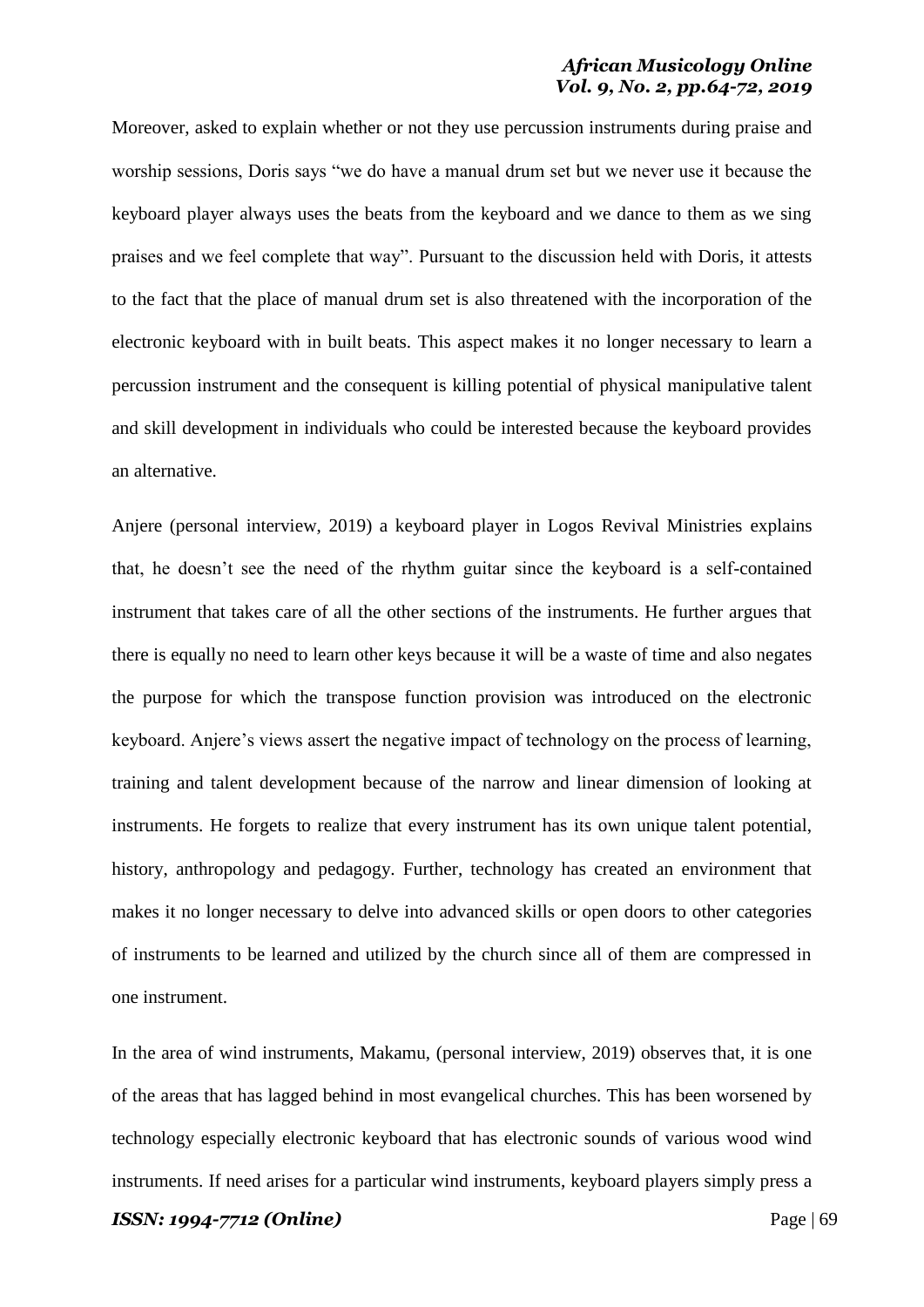button and gets the sound effect required. This in itself compromises the chance that an individual would have used to learn a real wind instrument such a clarinet or saxophone and in so doing will be developing a talent. In essence, one electronic keyboard with all these manner of electronic sounds is denying opportunity to many individuals with regard to learning, training and developing manipulative skills and talents.

Mbinji (Personal interview, 2019) a keyboard player explains that, in their church they use a keyboard and a bass guitar. That the keyboard plays the lead role as well as the ostination role of the rhythm guitar as it were in an ordinary instrumental layout of a popular guitar band. This is also an indicator that the rhythm guitar is at risk. Rhythm guitar plays an intermittent role between the lead and solo as well as the bass guitar. Since the introduction of the keyboard, most artists prefer programming the rhythm line on the keyboard, quantize it and work with it to substitute the rhythm guitar. The same applies to the drum set. Most artists prefer to program the beats on the key board or on fruity loops software to substitute the drum set. These has seen reduction in the number of young people interested in learning how to play a physical drum set and rhythm guitars. This is because they prefer a short cut alternative which is available on software that takes seconds to mobilize and get what one wants. This largely informs the reasons why in the so called Praise and Worship live concerts, the entire sound process and performances depend on play back (mimicking of recorded tracks), as opposed to live bands where everything is done live from the singer, dance and player of the instruments because people are no longer investing time in learning how to play instruments. Technology is therefore killing the development of theory and practical musicianship skills.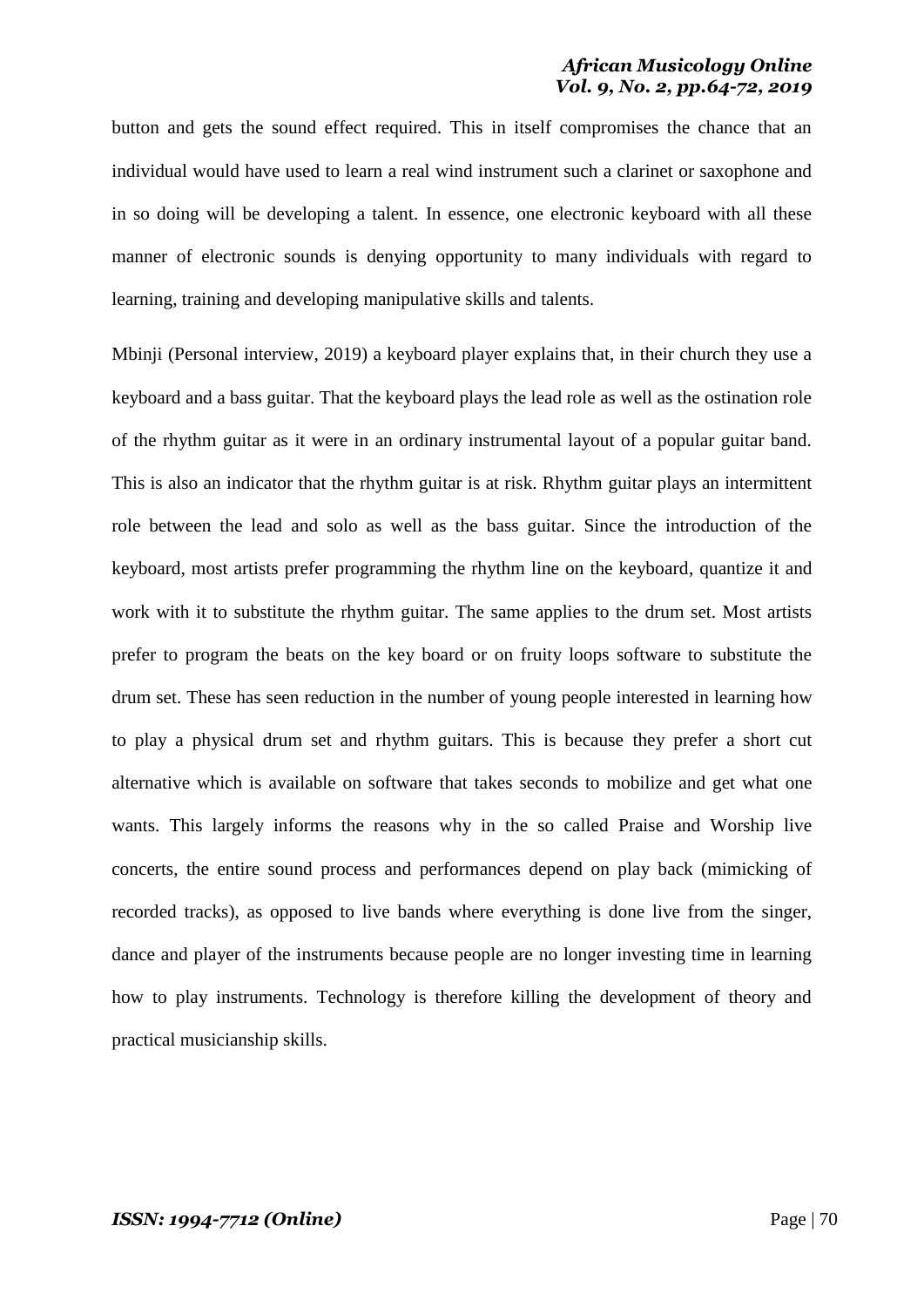#### **CONCLUSION**

The study established that because of this technology where the instrument is self-contained, performing artists are denied an environment to exercise creativity, innovation and artistry since the technology applied is rigid in the sense that it 'thinks' for an individual. Further, programed beats or music is a risky venture to be relied upon since in the event of a breakdown of sound due to power outages during performance, it becomes a challenge to salvage the item since none of the practitioners are ever prepared to do it live.

The study established that indeed most of the instrumentalists and singers have neither formal training nor technical know-how on the musical instruments as well as sound technology. Their awareness is only limited to mechanical manipulation of the musical instruments.

The study also established that owing to lack of formal knowledge in this area, it has remained a big challenge to achieve well-structured and organized music rendition in these churches as compared to the main stream churches such as Catholic and Adventist churches. Notably, the music in these churches is characterized by too loud sound which is also discordant because of lack of the concept of central pitch between musical instruments and the singers. It is for this reason that the study observes negligence of Bloom"s taxonomy tenets which include: knowledge, comprehension, application, assessment, synthesis and evaluation that make a learner experience and mastery of the whole learning process.

#### **RECOMMENDATIONS**

1. Churches should identify talented youth in their respective areas and sponsor them for formal music training in certificate and other types of short courses to lead them out of ignorance so as to make praise and worship performance more effective, enjoyable and good to be part of.